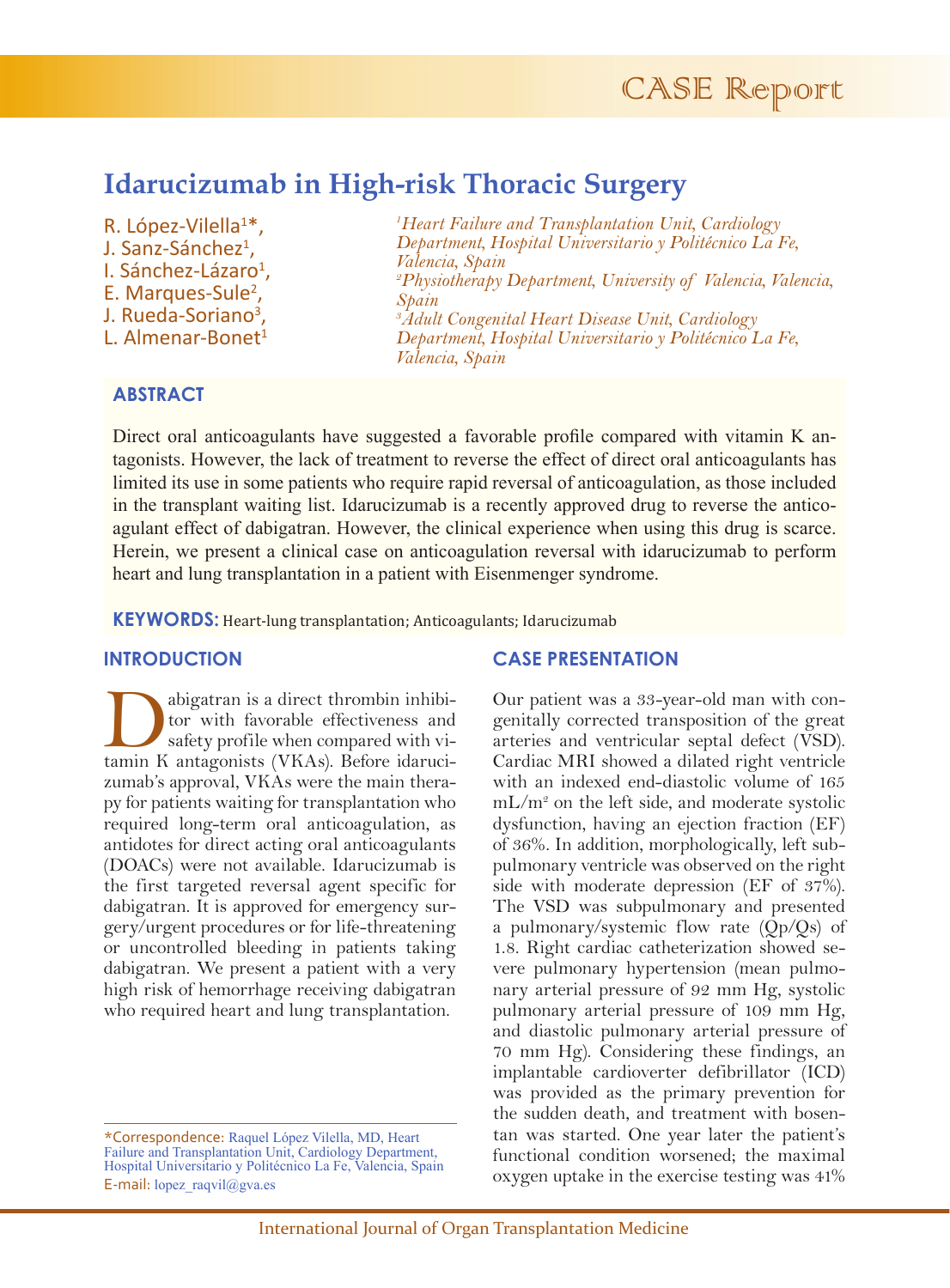of the theoretical. Bosentan was replaced by sildenafil, but due to poor tolerance to sildenafil, Ambrisentan was prescribed.

Five months later, the patient was hospitalized for atrial flutter. During electrophysiological study, atrial fibrillation (AF) was induced, and cavotricuspid isthmus ablation and isolation of pulmonary veins were performed. The patient was then discharged in sinus rhythm and anticoagulated with 110 mg of dabigatran every 12 hours. Nevertheless, his clinical status progressively worsened in the following months, with limiting dyspnea and symptoms of low cardiac output. An upgrade from ICD to cardiac resynchronization therapy was performed, since the patient presented a high percentage of ventricular stimulation and reduced ejection fraction. A risk assessment study for heart and lung transplantation (HLT) was carried out. The echocardiogram showed severe biventricular dysfunction with severe tricuspid regurgitation. Right cardiac catheterization confirmed pulmonary hypertension; he had a mean pulmonary arterial pressure of 90 mm Hg, systolic pulmonary arterial pressure of 104 mm Hg, diastolic pulmonary arterial pressure of 72 mm Hg, pulmonary capillary wedge pressure of 36 mm Hg, pulmonary vascular resistance of 9 Wood units, and cardiac output of 2.92 L/min. No absolute contraindications for HLT were detected. The patient was included in the waiting list for transplantation and was discharged with anticoagulation therapy (dabigatran), after checking idarucizumab was available.

In October 2016, an optimal donor was found. The patient was admitted to the hospital 7 hours after the last dose of dabigatran (110 mg). Two ampoules of intravenous idarucizumab 2.5 mg were given over 5 minutes each, with an interval of 15 minutes between the first and second doses. Since the antidote is a non-competitive inhibitor, the onset of inhibition of the anticoagulant action of dabigatran is practically instantaneous. Therefore, the drug was administered once it was confirmed the donor was suitable and the transplant could be performed. Dabigatran mainly prolongs the activated partial thromboplastin time (APTT) and, to a lesser extent, the prothrombin time (PT). However, idarucizumab routine monitoring is not necessary due to its stable and predictable pharmacokinetics [1]. The patient's APTT and PT before CPT was 41 and 14.3 seconds, respectively. HLT was performed without hemorrhagic, intra-operative or post-operative complications.

## **DISCUSSION**

HLT is a surgical treatment for patients with end-stage cardiac or pulmonary diseases when they coexist with severe pulmonary or cardiac involvement, respectively [2]. Hospital mortality is high, close to  $50\%$  in some series [3], and it is related, to a great extent, to the high incidence of hemorrhagic complications and reinterventions for bleeding. The available data reveal the difficulty and relevance of hemostasis in patients undergoing HLT. These are terminal patients who require prolonged extracorporeal circulation, with hypothermia, and who undergo transplantation in a limited situation regarding the function of their vital organs, with early or established renal and hepatic failure.

In our patient, the etiological diagnosis was Eisenmenger syndrome. These patients have a pro-hemorrhagic condition because they frequently have thrombocytopenia [4], increased platelet volume and a significant reduction of platelet aggregation. Circulating platelets in peripheral blood are formed by fragmentation of the megakaryocytes produced in the bone marrow. This fragmentation occurs in the pulmonary vascular bed, but in patients with a right-to-left shunt, part of the venous blood flow passes directly to the arterial circulation without passing through the lungs. These patients present with increased number of megakaryocytes in the peripheral blood and decreased number of platelets, inversely proportional to the hematocrit and to the size of the shunt. Moreover, not only is there a decrease in the number of platelets, but their function might also be altered. A deficiency of vitamin K-dependent coagulation factors (II, VII, IX, X) and factor V have also been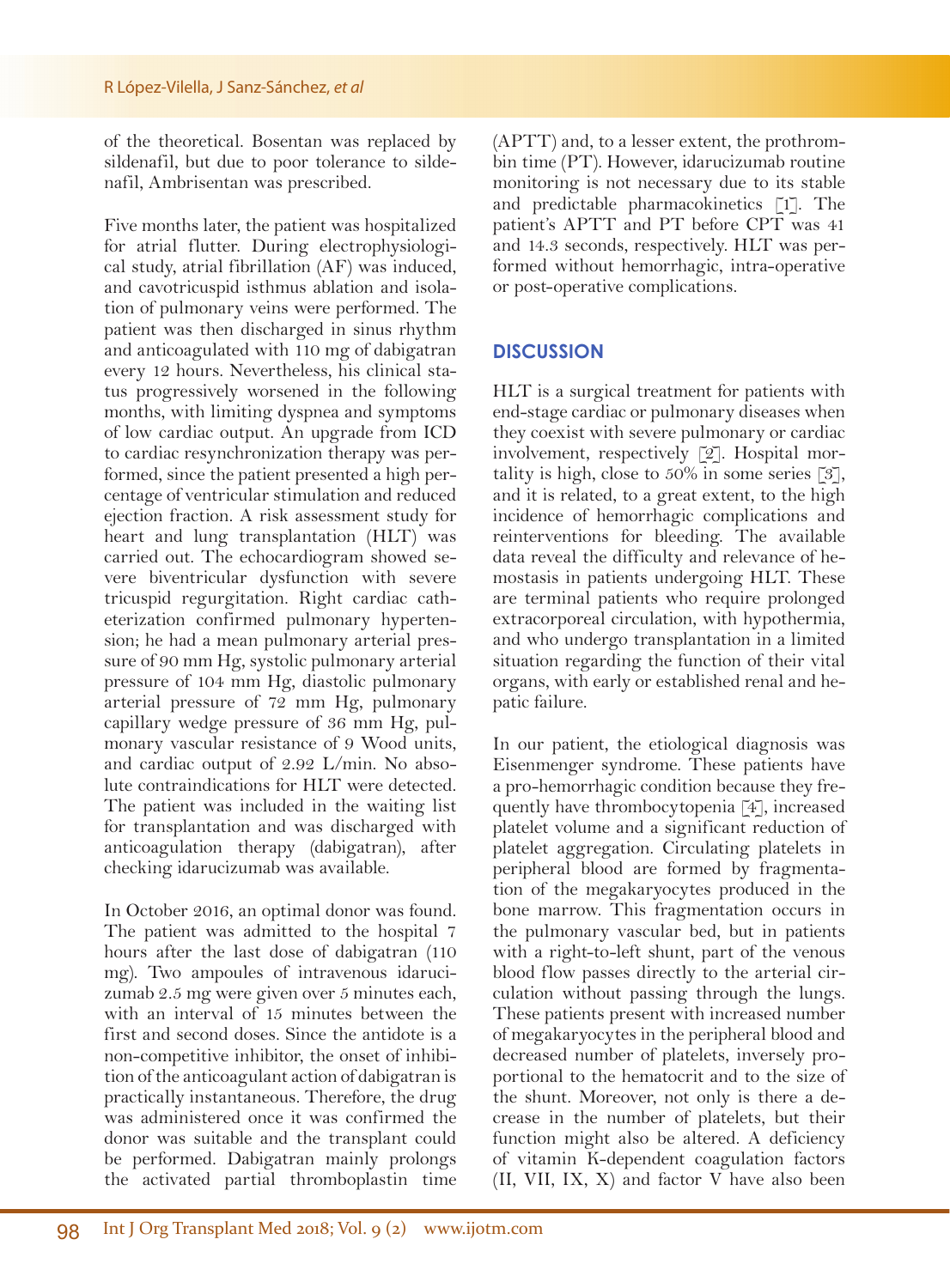detected, as well as increased fibrinolytic activity and a deficiency of von Willebrand factor. Therefore, hemorrhagic complications in Eisenmenger syndrome are frequent  $\lceil 5, 6 \rceil$ , as well as thrombotic complications. Despite this situation, it is common that patients with congenital heart disease have an indication for anticoagulation, for instance when presenting with arrhythmias, especially AF or atrial flutter, as in our patient. In this regard, direct-acting anticoagulants have proven to be at least as effective as anti-vitamin K (AVK) drugs for the prevention of cardioembolic stroke in patients with non-valvular AF. Moreover, direct-acting anticoagulants have proven to be safer than AVK drugs, since they present less frequently significant hemorrhages, especially intracranial hemorrhages [7]. Nevertheless, the absence of antidotes with a fast, effective and safe mechanism of action for reversal of anticoagulation has been one of the potential drawbacks for a greater use. Until now, when including a patient in a heart or heart-lung transplant waiting list, it was necessary to change the usual treatment for acenocoumarol, in order to effectively reverse anticoagulation prior to transplantation. Our patient was being treated with dabigatran, a direct thrombin inhibitor used to prevent embolic events in patients with non-valvular AF [7]. It was decided to maintain treatment with the direct-acting anticoagulant when including the patient in the waiting list because idarucizumab was available. Idarucizumab is a specific reversal agent for dabigatran therapy, and has recently been approved by the US Food and Drug Administration and the European Medicines Agency [8-12]. It is a humanized monoclonal antibody fragment that specifically binds to dabigatran and its metabolites with high affinity, with 300-fold stronger binding affinity to thrombin than dabigatran. The idarucizumab-dabigatran complex, with no intrinsic procoagulant activity, is characterized by a fast association constant and an extremely slow dissociation constant, resulting in a very stable complex.

The results of the phase III RE-VERSE AD study showed that idarucizumab neutralizes the effect of dabigatran in a matter of minutes

in patients with severe bleeding, or in those who are undergoing emergency procedures [13]. Due to the mechanism of action of the antidote (non-competitive inhibitor), the onset of inhibition of the anticoagulant action of dabigatran is practically instantaneous. It should be noted that the specificity of the reversing agent is exclusively by dabigatran, so effects are only observed in thrombin bounded to the reversible agent. Therefore, there are no side effects derived from the actions of thrombin on platelets, fibrinogen or on the own ability to generate thrombin. Therefore, there are no procoagulant or anticoagulant effects intrinsic to idarucizumab. Routine monitoring of idarucizumab administration is not necessary, because of its stable and predictable pharmacokinetics [1]. HLT was performed without complications, since no hemorrhagic, intra-operative or post-operative complications were reported.

The availability of a specific reversal agent is an important factor to consider when choosing an anticoagulant in clinical practice. There are some clinical cases or short series of published cases about the use of idarucizumab. Ours was the first case of reversal of anticoagulation with idarucizumab for an elective HLT. Firstly, a rapid reversal of the anticoagulant effect after administration is demonstrated. Secondly, efficacy and ease of use are illustrated, as well as the role in patient safety when a rapid reversal of the anticoagulant effect of dabigatran is required.

#### **CONFLICTS OF INTEREST:** None declared.

## **FINANCIAL SUPPORT:** None.

#### **REFERENCES**

- 1. Eikelboom JW, Quinlan DJ, van Ryn J, *et al*. Idaru- cizumab. The antidote for reversal of dabigatran. *Circulation* 2015;**132**:2412-22.
- 2. Monguió E, Castedo E, Segovia J, *et al*. Heart and lung transplantation: 8 years of experience. *Cir Cardiov* 2007;**14**:119-24.
- 3. Morales P, Almenar L, Torres JJ, *et al*. Heart and